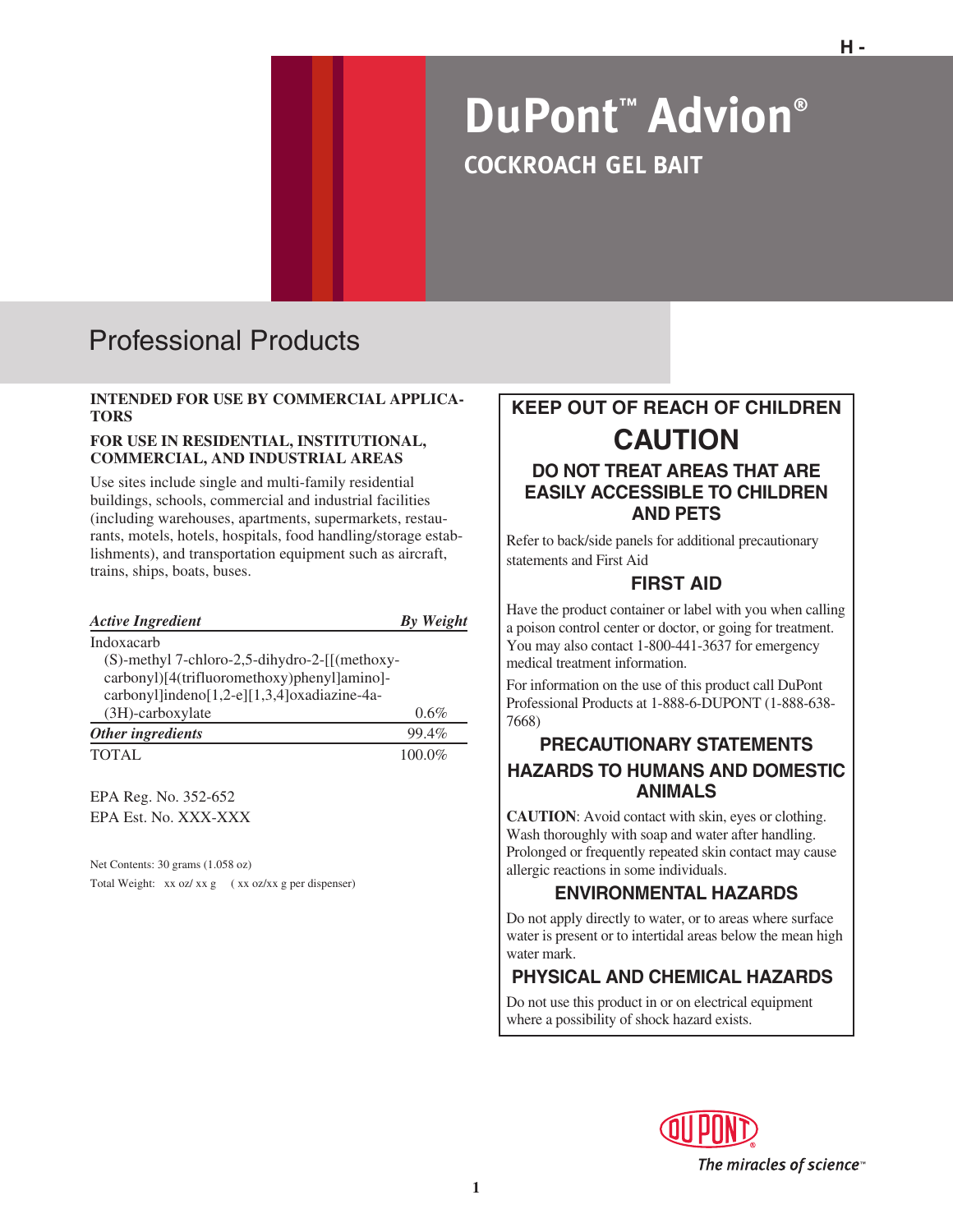# **DIRECTIONS FOR USE**

It is a violation of federal law to use this product in a manner inconsistent with its labeling.

#### **PRODUCT INFORMATION**

DuPont™ ADVION® Cockroach Gel Bait is designed to control pest species of cockroaches such as German, American, Australian, Smoky-Brown, Brown, Asian, Oriental, and Brown-Banded.

#### **Use Instructions and Precautions: Do not treat areas that are easily accessible to children and pets.**

- 1. ADVION® cockroach gel can be used indoors or outdoors applied as a crack and crevice treatment within residential homes, industrial facilities, offices, warehouses, commercial kitchens, hospitals, schools, nursing homes, hotels, buses, trains, aircraft, retail and commercial establishments, and other areas infested with cockroaches.
- 2. Apply ADVION® cockroach gel to areas frequented by cockroaches such as between different elements of construction, between equipment and floors, openings leading into voids and hollow spaces in floors, walls, ceilings, equipment legs and bases, around plumbing pipes, doors and windows, and behind and under appliances, cabinets, sinks, closets, and any other equipment that cockroaches are typically known to hide.
- 3. Do not apply ADVION® cockroach gel to surfaces recently treated with residual sprays.
- 4. Do not apply residual sprays to surfaces treated with ADVION® cockroach gel.
- 5. Inspect bait placements during follow-up inspections and apply fresh bait as needed.
- 6. Do not apply to surfaces that food contacts.
- 7. Do not allow open foods to contact gel material.

#### **Treatment Rates for All Uses:**

- For heavy infestations of cockroaches, apply 3 to 5 spots of ADVION® cockroach gel bait per 10 linear feet.
- For light to moderate infestations of cockroaches, apply 1-3 spots of ADVION® cockroach gel bait per 10 linear feet.
- Each spot of ADVION® cockroach gel bait must equal about 0.5 grams (approx. 1/4" diameter)
- For all levels of cockroach infestations, when a bead of ADVION® cockroach gel bait is used, apply a small thin bead that is less than 1/8" wide and approximately 2 inches long.

#### **Indoor Use Directions:**

- Infested areas must be carefully inspected to determine overall infestation levels, locations of harborage areas, and most appropriate application points.
- Apply ADVION® Cockroach Gel as a small spot of material, approximately 0.5 grams ( approx. 1/4" in dia.), to areas not able to be contacted by children or pets.
- Several small applications distributed within an area are more effective than 1 or 2 applications of large quantities. In some cases a small thin bead (less than 1/8" wide and 2"

long) may be appropriate such as between construction elements or other cracks and crevices.

- Indoor applications include cracks and crevices along walls or floors, behind or under equipment, under tables, within framing of tables or furniture, around sinks, within or near garbage collection areas, attics, crawl spaces, and cracks and crevices in cabinets.
- Inspect ADVION® gel bait placements periodically for consumption or attractiveness and reapply as needed.

#### **Applications in Nonfood/Nonfeed Handling Areas:**

ADVION® Cockroach Gel Bait is designed for use as a spot or crack and crevice treatment to control cockroaches in residential structures and the non-food /non-feed areas of commercial, industrial, public and institutional buildings/structures, including restaurants, warehouses, food processing plants, supermarkets, hospitals, nursing homes, motels, hotels, schools, laboratories, computer facilities, aircraft, buses, boats/ships, trains, pet shops and zoos.

Nonfood/non-feed areas include areas such as garbage rooms, lavoratories, floor drains (to sewers), entries, and vestibules, offices, locker rooms, machine rooms, boiler rooms, garages, mop closets and storage (after bottling or canning). Refer to section below for use directions and restrictions when making applications in food/feed handling areas of Food/Feed Handling Establishments.

#### **Applications in Food/Feed Handling Areas:**

Application to food/feed areas of food/feed handling establishments may only be made as a crack and crevice treatment only. Apply ADVION® Cockroach Gel Bait directly into cracks and crevices by placing the bait dispenser tip approximately 1/2 inch into cracks, crevices, holes and similar openings where cockroaches are found or are entering.

Food and feed handling areas include areas for receiving, storage, packing (canning, bottling, wrapping, boxing), preparing edible waste storage, and enclosed processing systems (mills, dairies, edible oils, syrups). Serving areas are also considered a food/feed area when food is exposed and facility is in operation.

- Do not apply ADVION® gel bait to areas where food/feed, food untensils or food processing surfaces may come into contact and become contaminated.
- Do not apply ADVION® gel bait to areas that are routinely washed such as cracks and crevices in tops of tables, food/feed preparation and prepared food holding surfaces as bait could be removed by the washing.
- Do not apply ADVION® gel bait to surfaces where the temperature exceeds 120-130°F because this could cause the bait to liquefy and lose effectiveness.
- Examples include, but are not limited to, parts of stoves, ovens, grills, fume hoods, saunas, heat lamps, coffee urns, steam tables, toasters, fryers, dishwashers, and hot water pipes.
- Use good application practice to avoid movement of ADVION® gel bait to exposed surfaces used for food preparation.